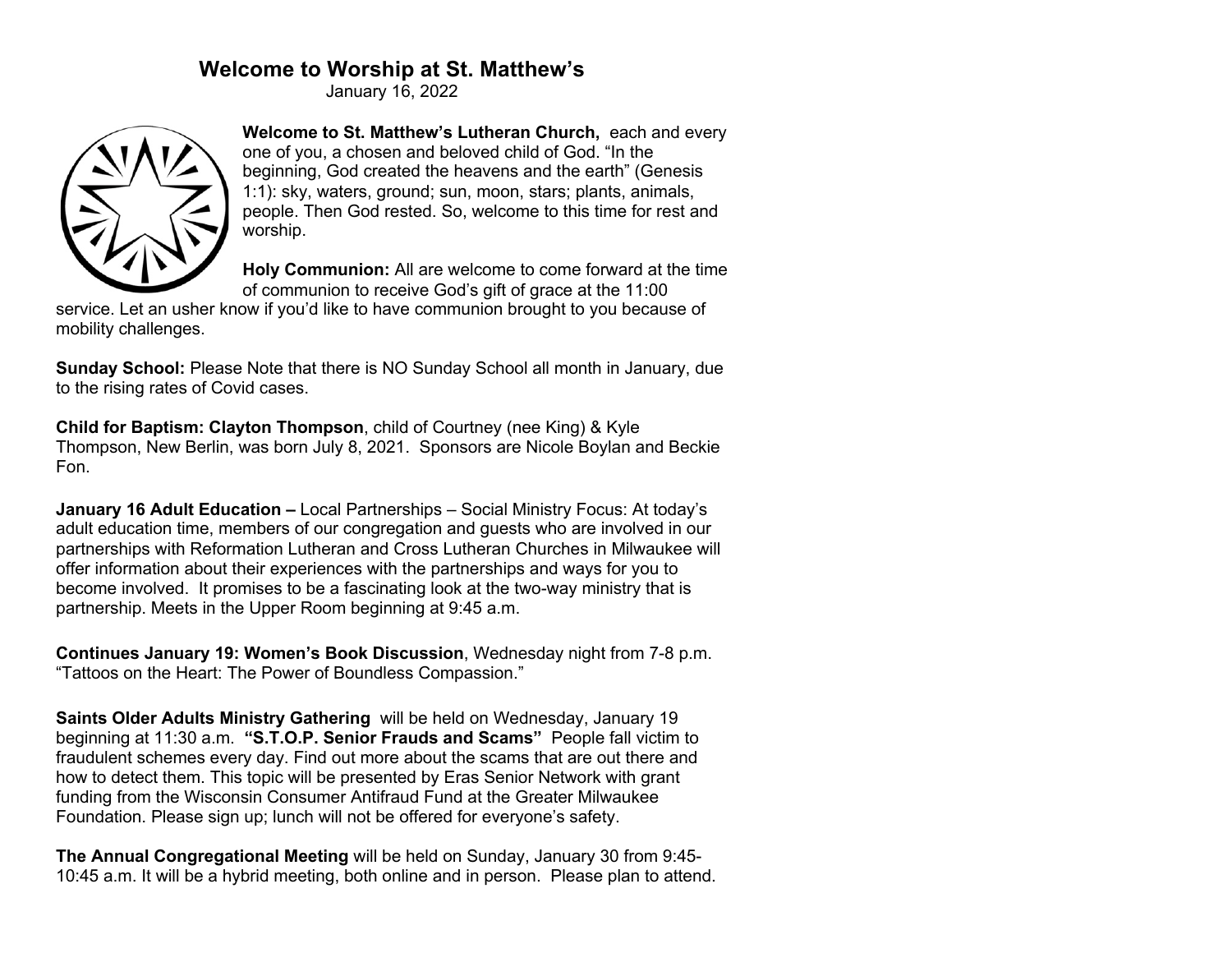## **Bulletin Announcement Insert – January 16, 2022**

**Stitches of Love Quilt Ministry Blitz** is Saturday, January 22<sup>nd</sup>: You are invited to help the Stitches of Love Quilting Ministry pack up boxes of large blankets and quilts for Pine Ridge Reservation in South Dakota. After we complete the project, the ministry will continue to work on various tasks to prepare other quilts for other local charities that will be blessed on Mother's Day and sent into our community. A variety of tasks is available for different skill and interest levels. Please join us, and invite a friend or family member on Saturday, January 22nd from 9am-1:30pm in Fellowship Hall. Plan to wear a mask and bring a brown bag lunch and beverage to take a break.

**Meeting to Help Refugees:** A small group of people interested in helping refugees will be meeting **Sunday, January 23** between services (at 9:45) in the conference room near the office. We welcome additional interested people, since we are just getting started. No prior experience needed. Call Ed Weiskotten with questions: 414-232-2094.

## *Looking Ahead to Next Week's Adult Education - January 23:* **Stewardship & Attitudes We Learn About Money--Led by the Pastoral Staff**

What messages did you receive about money when you were growing up? How does that shape your values around money today? Is money a tool? A status symbol? A necessary evil? Does how you spend your money reveal something about you? Come to an interactive adult forum to talk about the intersection of faith, money, culture and values.

#### **2022 Youth Mission Trip Planned for Kenosha!**

The plan is for this year's trip to be a "full" trip where we will actually stay in the city where we serve, just as we do when we travel to New Orleans, Washington, DC, or Colorado. The trip will take place from June 19th – 25th and is open to kids who are currently in 9th – 12th grades. This annual service trip is a great faith and community building experience as we work together to use our hands to do God's work, our minds to learn more about God's creation, and our hearts to reach out in compassion. We look forward to getting to know our neighbors to the south, to hearing their stories, and seeing the beauty that is as much a part of their story as the pain that has been in the news. If you are interested in being part of this experience, please contact Gretchen Haugse (ghaugse@me.com, 262-488-4040).

**Healing Services offered each month** both during services and smaller gatherings with just a handful of people. Here are the opportunities coming up:

 **Sunday, Jan. 23, 2022 After the 11:00 service**

 **Sunday, Feb. 13 During both worship services at 8:30 and 11:00**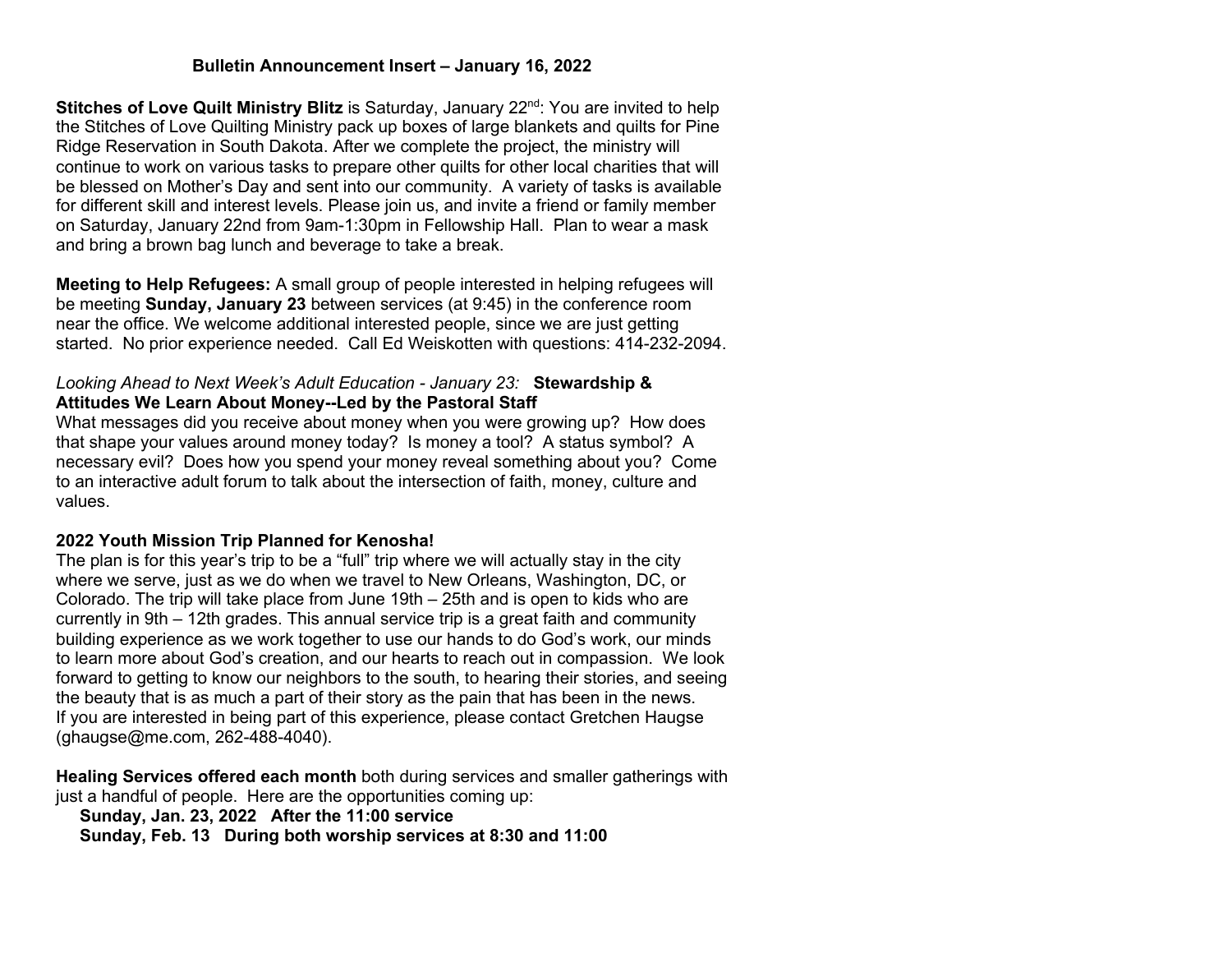## **A New Collection Now Begun for** *Allies for Teens in Foster Care*

- Christmas wrapping paper
- New & almost new gift bags
- Hand-knit scarves

These items will be used for next Christmas's gifts for teens in foster care. There is a collection box outside the church office. What a great opportunity to divest yourself of that wrapping paper and those gift bags you keep every year and aren't going to use! Thanks in advance!

**Wednesday Bible Study** with Pastor Ann Williams meets from 10:00-11:00 a.m. each Wednesday. Anyone is welcome to join in at any time.

## **First Fridays Book Discussion Group**

Discussions begin at 7 p.m. on the dates listed. For now, the meetings will continue through the use of Zoom. Those on the email list will receive a Zoom link for participation. All are welcome.

**Feb. 4, 2022 Invisible Man by Ralph Ellison** (581 pages)

**Call Committee Update: Progress toward a New Lead Pastor** The Synod Staff is providing names of potential candidates, and interviews have begun. Please keep the Call Committee in your prayers as they work confidentially in interviews and discussion. *Members of the Call Committee: Nancy Bowen, Andrew Cherney, Diane DuBois, Brian Due, Natalie Ford Sajdak, Michael Wolaver.*

**Tanzania Partners Bishop Elias Kitoi and his wife Ellie** are celebrating their 40th wedding anniversary in February. The Meru Partnership committee in our synod is collecting greetings for them. If you wish to send them an email greeting or a card, these can be collected in our church office, and we will forward them to Tanzania. Email greetings: office@stmattslutheran.org

## **Employment Opportunity at St. Matthew's:**

**Church Administrator:** *(newly created position)* Full-time, salary commensurate with experience. Responsible for facilities management, human resources, financial, stewardship and overall operations of the church and its staff. Administrator must pay strong attention to details and manage simultaneous projects. Minimum requirements: Bachelor's degree in business or related field, or equivalent experience is preferred, and five or more years in program management and or leadership experience, preferably in non-profit or church environments. Resumés should be submitted to Pastor Karen Natterstad at prkaren@gmail.com by January 31, 2022. Questions or requests for the position description may be directed to Pastor Karen at 414.774.0441.